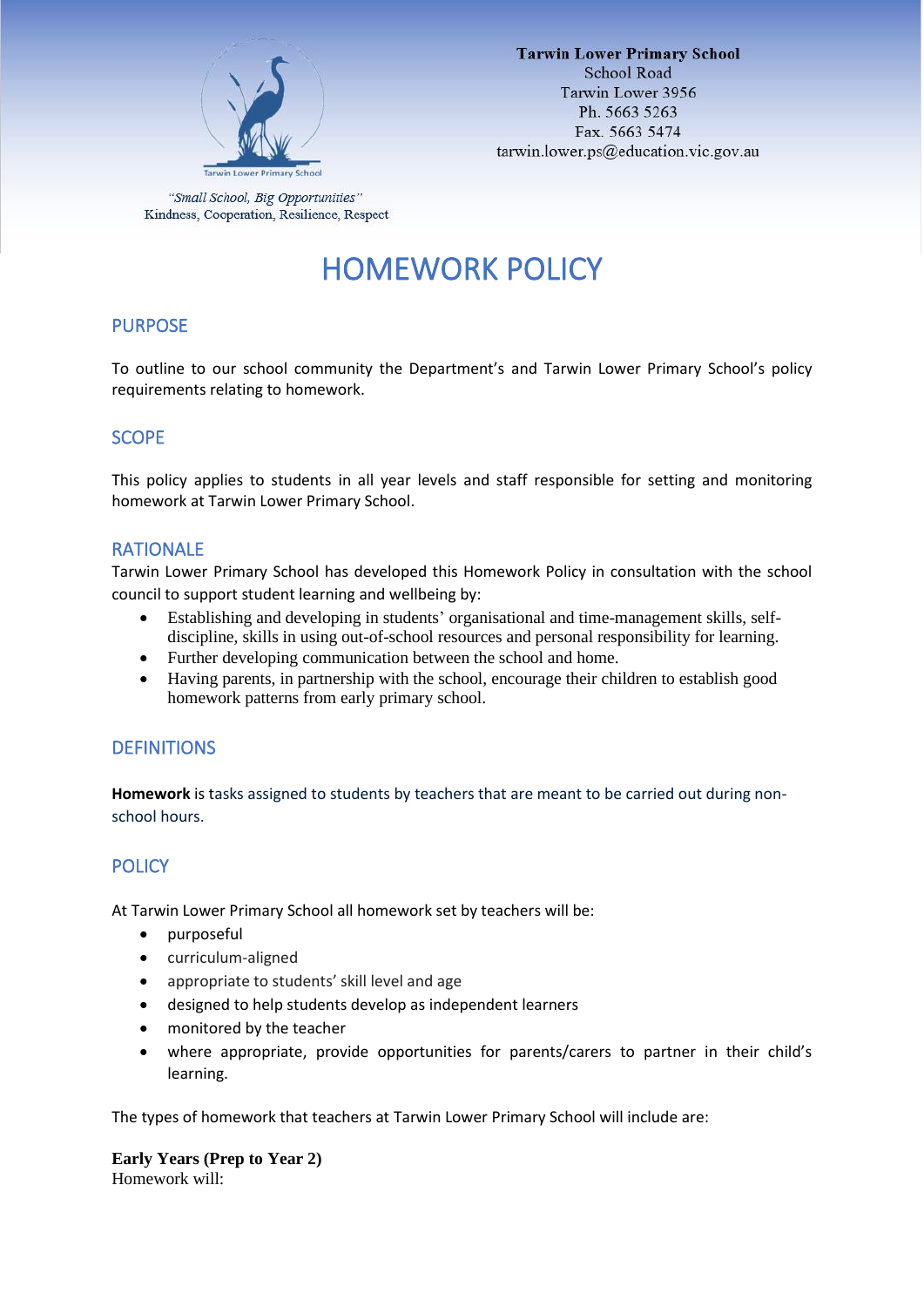- generally average around  $15 20$  minutes a day
- mainly consist of daily reading to, with and by parents/caregivers or older siblings
- may include spelling and simple tables for grade 2 students

#### **Early Years (Years 3 and 4)**

Homework will:

- generally average around  $20 30$  minutes a day
- should be primarily reading, tables and spelling

#### **Middle Years (Years 5 and 6)**

Homework will:

- generally average around  $30 40$  minutes a day
- should be primarily reading, tables and spelling

#### **Types of Homework**

Homework should:

- be primarily reading, tables and spelling
- homework will reinforce the learning occurring in the classroom
- individual homework to assist the student
- occasional special homework to suit the grade

Students with different ability will complete different amounts of work. Students are expected to spend the same amount of time doing homework.

# SHARED EXPECTATIONS AND RESPONSIBILITIES

Homework is a shared responsibility between the school, teachers, students and their parents/carers. In order to get the most out of homework tasks, it is important that everyone understands their obligations and responsibilities.

Responsibilities and expectations for **leaders at Tarwin Lower Primary School** are to:

• advise teachers, students and parents/carers of homework expectations at the beginning of the school year and provide them with access to the homework policy.

Responsibilities and expectations for **teachers at Tarwin Lower Primary School** are to:

- set homework that is curriculum-aligned and appropriate to the student's skill level and age
- ensure homework tasks are purposeful this means they are deliberately designed and planned to support student learning (so, they are not 'busy work' or where students 'finish off' work they did/could not complete in class)
- ensure the amount of homework set supports a student to engage with a range of recreational, family and cultural activities outside of school hours
- offer opportunities for families to engage in their children's learning.

#### Responsibilities and expectations for **students** are:

- being aware of the school's homework policy
- discussing homework expectations with their parents/carers
- accepting responsibility for the completion of homework tasks within set time frames
- following up on comments made by teachers
- seeking assistance when difficulties arise